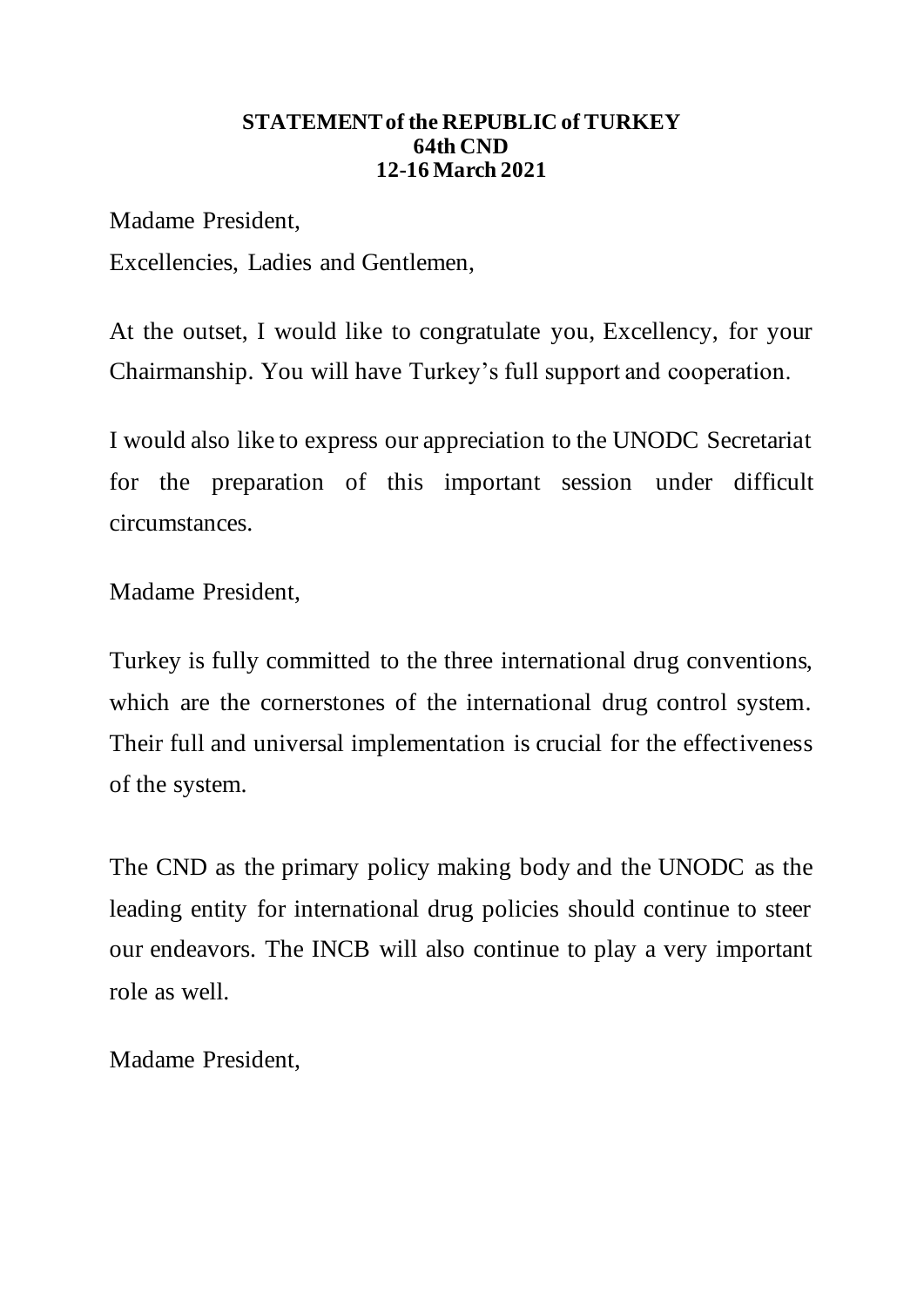Criminal organizations and terrorist groups are involved in illegal manufacturing or trafficking of drugs, along with other forms of transnational crime, in order to fund their heinous activities.

PKK/PYD/YPG terrorist organization is directly involved in drug trafficking through its widespread connections in Europe and uses the benefits to finance its activities. In many recent operations conducted against PKK cells in Turkey, large amounts of illegal drugs have also been seized along with weapons. We want to highlight once again that an increase in the cultivation and production of drugs, especially cannabis and cannabis related substances, will have a negative effect on the struggle against financing of terrorism.

Turkish law enforcement authorities continue to successfully seize a significant portion of illicit drugs trafficking through our territory. Within 2020, around 14 tons of heroin, 93.8 tons of cannabis, 1,96 tons of cocaine, 4,2 tons of methamphetamine, 1.7 tons of synthetic cannabinoid, 12.136 liters of acetic anhydride, 2.9 millions of amphetamine tablet with captagon logo and 11.1 millions of ecstasy tablets have been seized. New technological equipment and surveillance systems are also developed and employed by the relevant authorities to combat more effectively against the illegal drug related activities.

On the other hand, Turkey, as one of the legal and reliable opiate raw material suppliers for medical and scientific purposes, not only takes all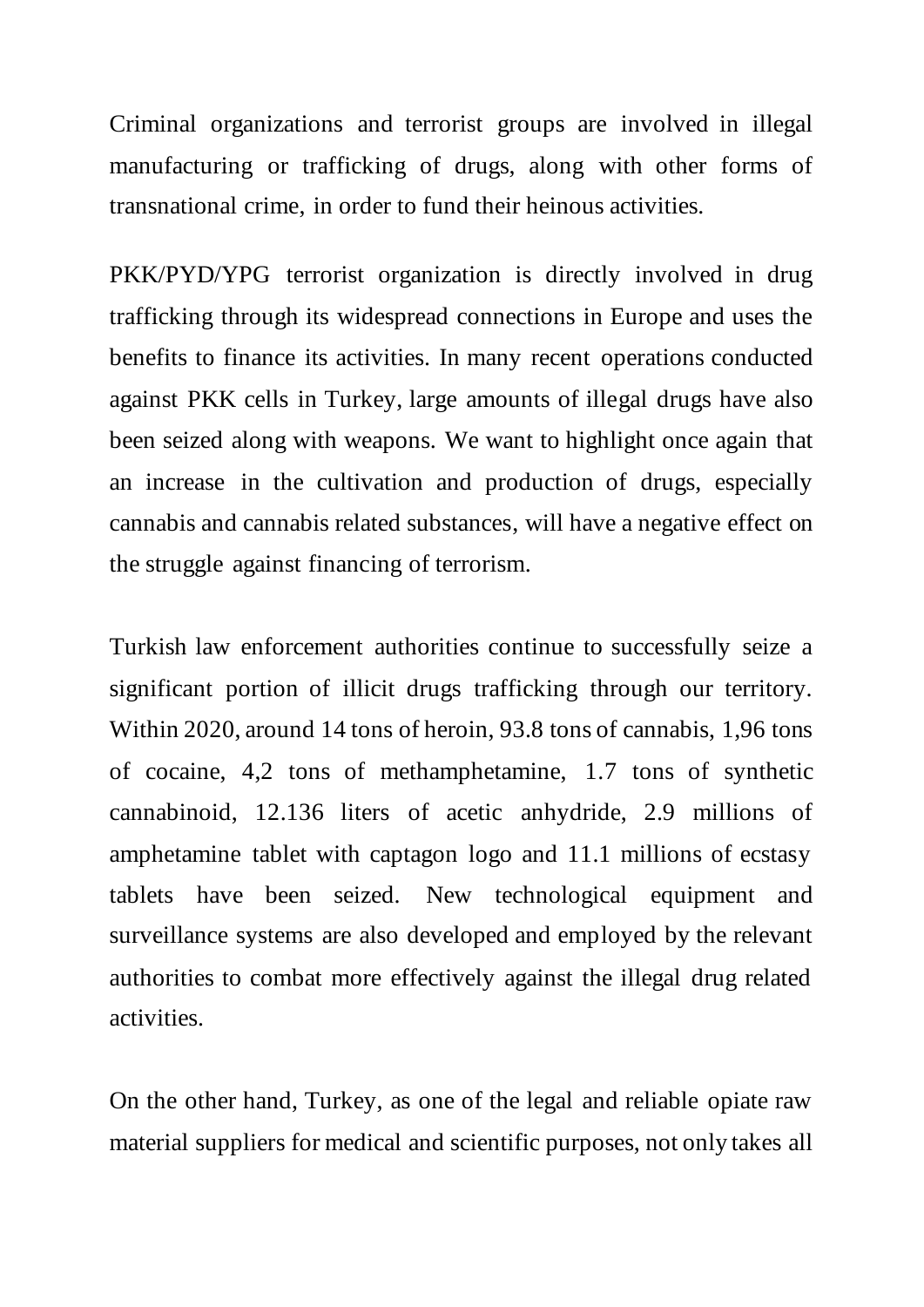necessary measures to increase the quality of the crops, but also applies strict controls that prevent any diversion.

Madame President,

Turkey is seriously concerned about the increasing use of new psychoactive substances, especially among the youth. We believe that misuse of internet for drug related crimes is also a growing threat that we should jointly fight against.

We believe that the drug problem with its multifaceted nature could only be tackled through a multisectoral approach and strong international cooperation. In this sense, we developed effective and successful government-civil society partnerships. The Turkish Green Crescent Society and other NGOs have assumed important roles in this field.

Turkey also contributes to the international efforts and offers assistance to many countries in their capacity building efforts. Training programs conducted by the Turkish International Academy Against Drugs and Organized Crime (TADOC) and the Counter Narcotics Training Academy (NEA) in various fields have so far constituted a major pillar of our assistance programs. They are focusing mainly on counternarcotic trainings for hundreds of participants from different countries.

Madame President,